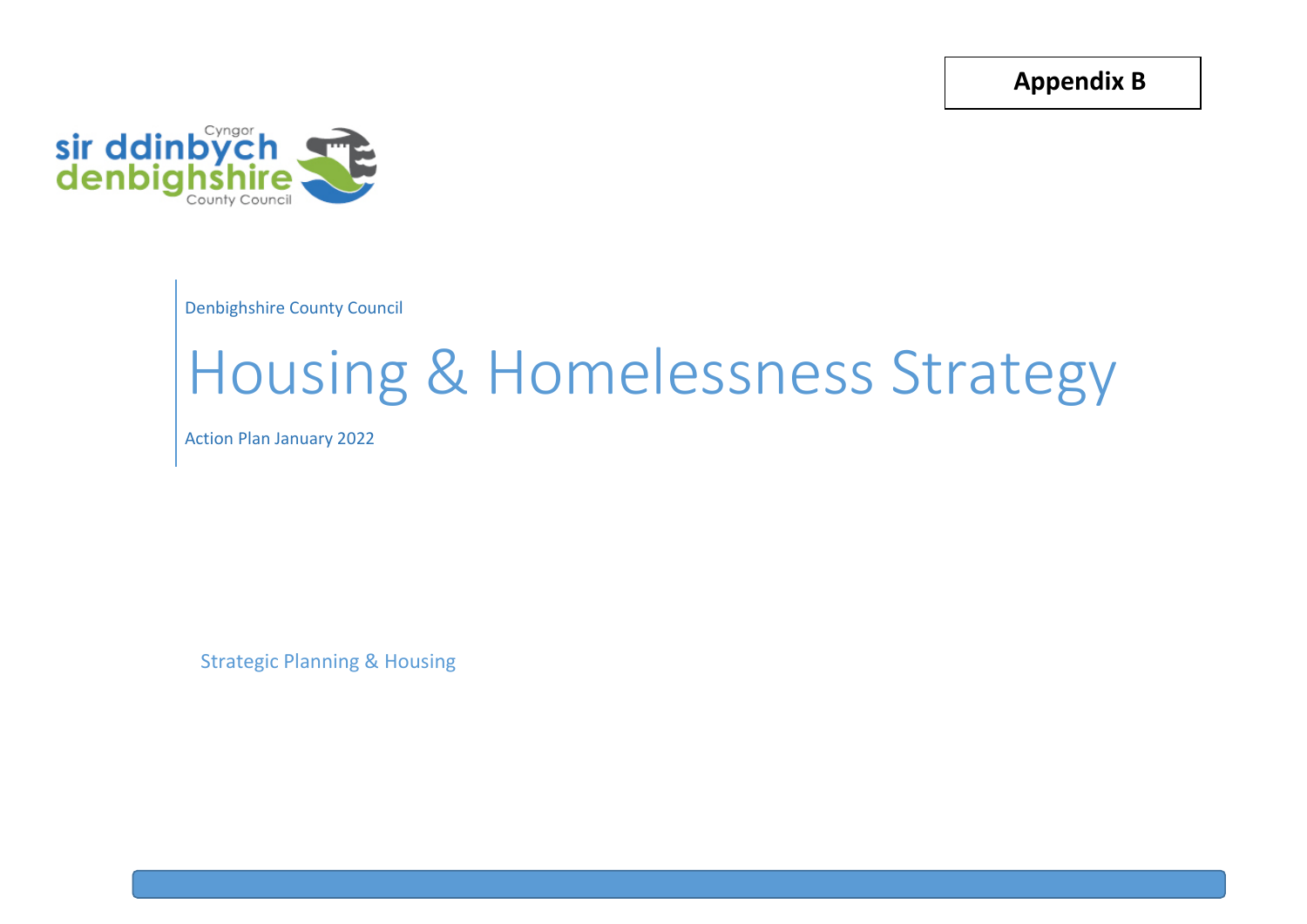## Introduction

The Housing & Homelessness Strategy and accompanying Action Plan were adopted by the Council in December 2020 and are an amalgamation of all of our actions concerned with housing, homelessness and housing related support. As a result, the implementation of the Strategy is being undertaken by several different departments, in many instances working with partner organisations.

The relevant actions have been included in each service business plan as appropriate and are monitored by the relevant Lead Members and Heads of Service through the Housing & Homelessness Strategy Delivery Group, jointly chaired by Lead Member Cllr Tony Thomas and Cllr Bobby Feeley. The Housing & Homelessness Strategy is based around 6 key themes, and the Action Plan is structured around these themes, setting out the key actions required to deliver the desired outcomes for each key theme:

- 1. More homes to meet local need and demand
- 2. Creating a supply of affordable homes
- 3. Ensuring safe and healthy homes
- 4. Preventing & ending homelessness in Denbighshire
- 5. Homes and support for vulnerable people
- 6. Promoting and supporting communities

| Major issues - action stalled or will not meet targets    |
|-----------------------------------------------------------|
| Minor Issues - some slippage but actions taken to address |
| No issues - action on track                               |
| Action now complete or part of Business As Usual work     |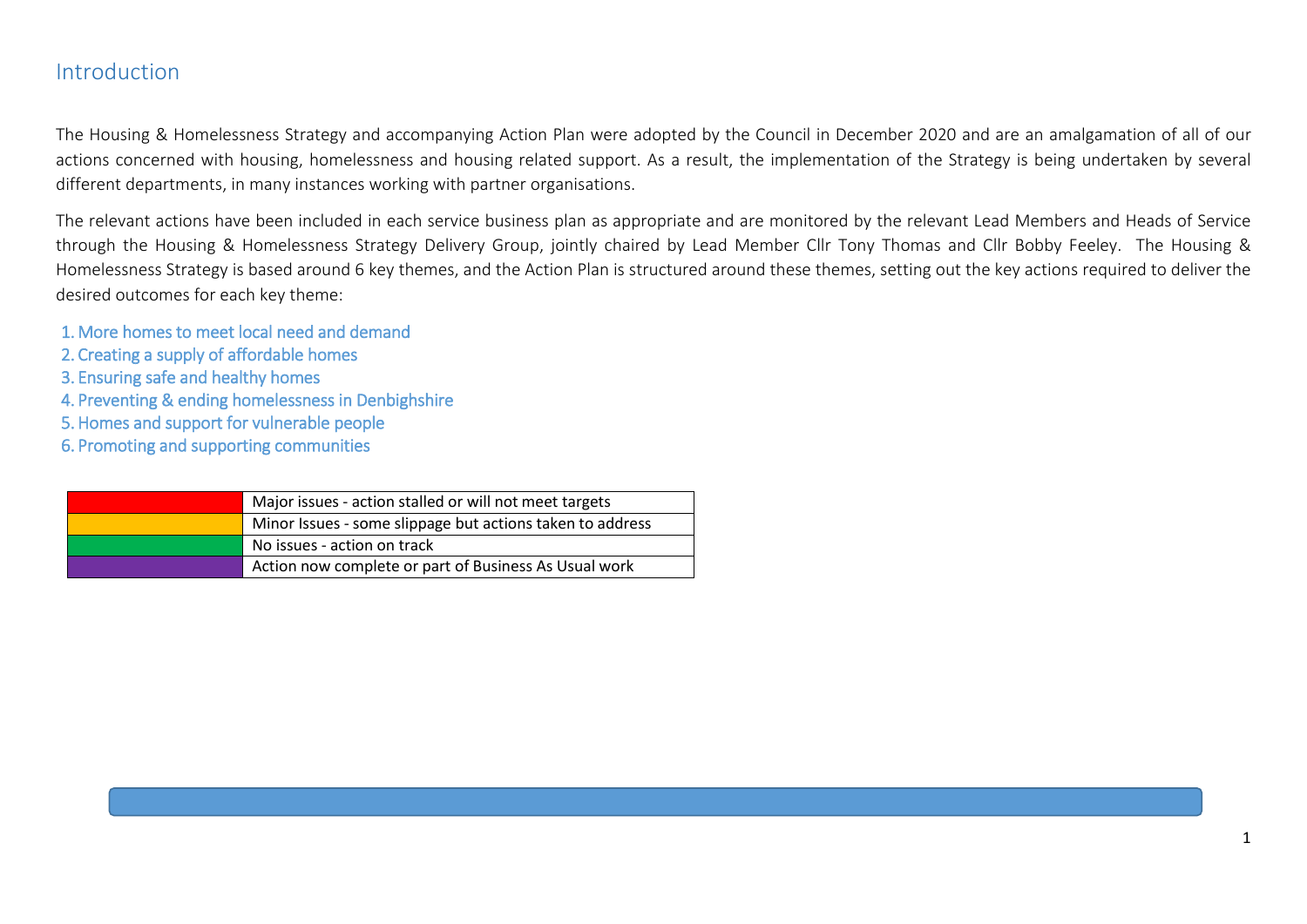| <b>Theme Title</b>                                     | Reference | <b>Action</b>                                                                                                      | <b>Justification / Context</b>                                                                                                                                                              | Update                                                                                                                                                                                                                                                                                                                                                                                                                                                                                                                   | <b>RAG</b><br><b>Status</b> | <b>Completion</b><br><b>Date</b> | Lead<br><b>Member</b>            |
|--------------------------------------------------------|-----------|--------------------------------------------------------------------------------------------------------------------|---------------------------------------------------------------------------------------------------------------------------------------------------------------------------------------------|--------------------------------------------------------------------------------------------------------------------------------------------------------------------------------------------------------------------------------------------------------------------------------------------------------------------------------------------------------------------------------------------------------------------------------------------------------------------------------------------------------------------------|-----------------------------|----------------------------------|----------------------------------|
|                                                        |           |                                                                                                                    |                                                                                                                                                                                             |                                                                                                                                                                                                                                                                                                                                                                                                                                                                                                                          |                             |                                  | / Head<br><b>of</b>              |
|                                                        |           |                                                                                                                    |                                                                                                                                                                                             |                                                                                                                                                                                                                                                                                                                                                                                                                                                                                                                          |                             |                                  | <b>Service</b>                   |
| <b>More homes</b><br>to meet local<br>need &<br>demand | 1.01      | <b>Review LDP</b><br>housing<br>allocations and<br>policies as part<br>of statutory LDP<br>Review                  | Current LDP covers the period<br>up to 2021, a review of policies<br>and land use for the County is a<br>statutory requirement.                                                             | We are working to progress background<br>technical evidence for Denbighshire's<br>Replacement LDP, but the Covid-19 crisis has<br>impacted decision- making, public<br>engagement and fieldwork.<br>The Delivery Agreement will be revised once<br>we have clarity on the timing of completion of<br>essential evidence (Nov 2021)                                                                                                                                                                                       |                             | Dec-23                           | Mark<br>Young<br>Emlyn<br>Jones  |
| <b>More homes</b><br>to meet local<br>need &<br>demand | 1.02      | To develop an<br>Infrastructure<br>Plan for<br>Denbighshire                                                        | Identification of infrastructure<br>issues and requirements to<br>inform policies and land<br>allocations to enable housing<br>growth and development.                                      | Infrastructure Plan will be further developed<br>as part of the work on the replacement LDP<br>and site assessments. A continuous review<br>process required for this. (Nov 2021)                                                                                                                                                                                                                                                                                                                                        |                             | Dec-23                           | Mark<br>Young<br>Emlyn<br>Jones  |
| <b>More homes</b><br>to meet local<br>need &<br>demand | 1.03      | Update Local<br><b>Housing Market</b><br>Assessment<br>incorporating<br>housing need<br>and demand<br>data.        | Current assessment was<br>completed in 2019. Statutory<br>requirement to provide an<br>updated assessment every 2<br>years                                                                  | Development of new LHMA for 2021 awaiting<br>finalised guidance from WG on evidence and<br>modelling required together with document<br>presentation. (Nov 2021)                                                                                                                                                                                                                                                                                                                                                         |                             | <b>Jun-22</b>                    | Tony<br>Thomas<br>Emlyn<br>Jones |
| <b>More homes</b><br>to meet local<br>need &<br>demand | 1.04      | Undertake a<br>Gypsy &<br>Traveller<br>accommodation<br>needs<br>assessment and<br>take action on<br>its findings. | Housing (Wales) Act 2014<br>requires an updated Gypsy &<br><b>Traveller Accommodation</b><br>Assessment to be carried out<br>every 4 years and for any needs<br>identified to be addressed. | New G & T Assessment is being undertaken as<br>part of the background evidence for the LDP.<br>Project Board established to lead on this work.<br>A series of Task and Finish Group meetings<br>were undertaken and Communities Scrutiny<br>authorised starting the GTAA in July 2021.<br>Consultants Opinion Research Services have<br>been commissioned to undertake the GTAA on<br>behalf of DCC. A wide ranging publicity plan<br>has been undertaken including online surveys<br>to County Councils, City, Town and |                             | <b>Dec-22</b>                    | Mark<br>Young<br>Emlyn<br>Jones  |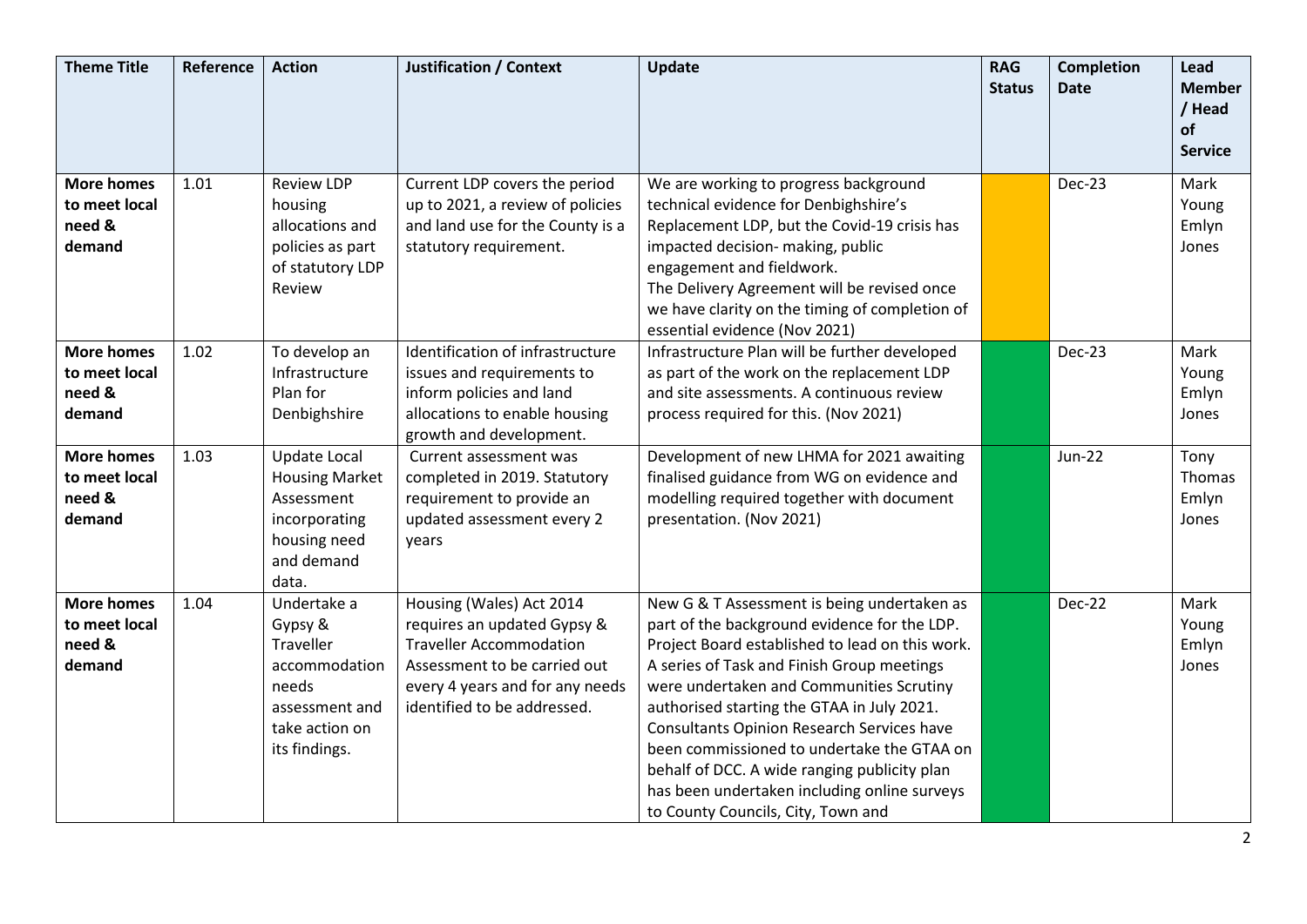|                   |      |                    |                                    | Community Councils, press releases, social       |        |       |
|-------------------|------|--------------------|------------------------------------|--------------------------------------------------|--------|-------|
|                   |      |                    |                                    | media and work with GT advocacy services.        |        |       |
|                   |      |                    |                                    | The draft report will be reported to members     |        |       |
|                   |      |                    |                                    | in November/ December 2021. (Nov 2021).          |        |       |
|                   |      |                    |                                    | Draft assessment approved by Cabinet &           |        |       |
|                   |      |                    |                                    | submitted to Welsh Government (Jan 2022)         |        |       |
| <b>More homes</b> | 1.05 | Implement the      | Better use of existing housing     | Empty Homes matching service was launched        | Dec-26 | Mark  |
| to meet local     |      | <b>Empty Homes</b> | stock by continuing to target      | in October 2020. A publicity plan is pushing     |        | Young |
| need &            |      | Delivery Plan      | empty homes across the             | the scheme and currently 15 applicants are       |        | Emlyn |
| demand            |      |                    | County.                            | signed up. Signposting to the DCC leasing        |        | Jones |
|                   |      |                    |                                    | scheme is utilised whenever feasible. This pilot |        |       |
|                   |      |                    |                                    | scheme will be reviewed. (Nov 2021)              |        |       |
|                   |      |                    |                                    | Promote Houses to Homes loan scheme              |        |       |
|                   |      |                    |                                    | Housing Renewals Strategy under review (Nov      |        |       |
|                   |      |                    |                                    | 2021)                                            |        |       |
| <b>Creating a</b> | 2.01 | Review of Local    | To ensure that affordable          | This will form part of the Replacement LDP       | Dec-23 | Mark  |
| supply of         |      | Development        | housing requirements are           | evidence and methodology. Updated                |        | Young |
| affordable        |      | Plan policies      | balanced against viability of site | development viability assessment will be         |        | Emlyn |
| homes             |      | such as            | delivery and the amount of         | essential to inform our approach in the          |        | Jones |
|                   |      |                    |                                    |                                                  |        |       |
|                   |      | affordable         | affordable housing being           | Replacement LDP and this will be undertaken      |        |       |
|                   |      | housing in rural   | delivered by private developers    | once we have more clarity about the              |        |       |
|                   |      | areas and          | is maximised without impacting     | economic impact of the Covid19 pandemic.         |        |       |
|                   |      | commuted sums      | overall housing delivery.          | Work will include testing a range of methods     |        |       |
|                   |      |                    | Requirements for rural             | for calculating financial contributions towards  |        |       |
|                   |      |                    | affordable housing, and the        | affordable housing, with the aim of reducing     |        |       |
|                   |      |                    | Council's approach, will also be   | the number of calculations currently used.       |        |       |
|                   |      |                    | reconsidered to ensure this        | We will also test a range of approaches to       |        |       |
|                   |      |                    | supports sustainable rural         | calculating the value of affordable properties,  |        |       |
|                   |      |                    | communities.                       | to ensure this is set at an appropriate level.   |        |       |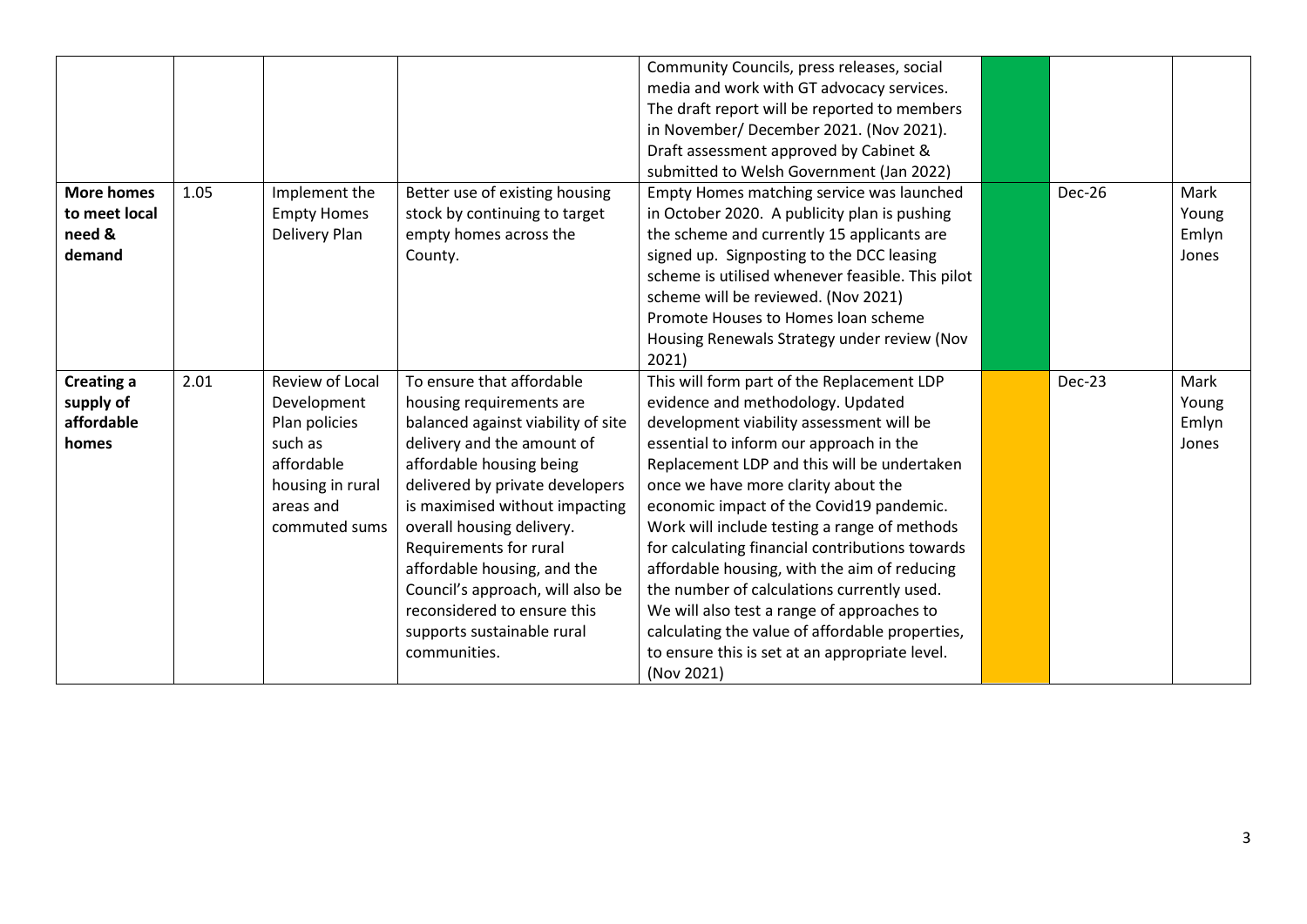| Creating a<br>supply of<br>affordable<br>homes | 2.02 | Review the<br>current<br>approach and<br>thresholds for<br>affordable<br>housing<br>requirements in<br>LDP policies | To ensure that affordable<br>housing requirements are<br>balanced against viability of site<br>delivery and the amount of<br>affordable housing being<br>delivered by private developers<br>is maximised without impacting<br>overall housing delivery.<br>Requirements for rural<br>affordable housing, and the<br>Council's approach, will also be | This will form part of the Replacement LDP<br>evidence and methodology. Updated<br>development viability assessment will be<br>essential to inform our approach in the<br>Replacement LDP and this will be undertaken<br>once we have more clarity about the<br>economic impact of the Covid19 pandemic.<br>(Nov 2021)                               | Dec-23        | Mark<br>Young<br>Emlyn<br>Jones  |
|------------------------------------------------|------|---------------------------------------------------------------------------------------------------------------------|------------------------------------------------------------------------------------------------------------------------------------------------------------------------------------------------------------------------------------------------------------------------------------------------------------------------------------------------------|------------------------------------------------------------------------------------------------------------------------------------------------------------------------------------------------------------------------------------------------------------------------------------------------------------------------------------------------------|---------------|----------------------------------|
|                                                |      |                                                                                                                     | reconsidered to ensure this<br>supports sustainable rural<br>communities.                                                                                                                                                                                                                                                                            |                                                                                                                                                                                                                                                                                                                                                      |               |                                  |
| Creating a<br>supply of<br>affordable<br>homes | 2.03 | Promotion of Tai<br>Teg affordable<br>housing register                                                              | Tai Teg is the Affordable<br>Housing Register for<br>Denbighshire, ensuring<br>promotion will enable<br>applicants to find suitable<br>accommodation and the list is<br>used in planning application<br>responses as an indication of<br>demand.                                                                                                     | Planning a series of strategic Press Releases to<br>actively promote the Tai Teg register to<br>promote all types of schemes available<br>Homebuy, Rent to Own, Intermediate Rental<br>& Shared Equity. Currently devising a Tai Teg<br>web page on the DCC website, also looking<br>into targeting employers with Tai Teg<br>information (Nov 2021) | Dec-26        | Tony<br>Thomas<br>Emlyn<br>Jones |
| Creating a<br>supply of<br>affordable<br>homes | 2.04 | Publicise<br>successful<br>affordable<br>housing<br>schemes with<br>relevant<br>partners                            | Promotion will enable<br>applicants to find suitable<br>accommodation and the list is<br>used in planning application<br>responses as an indication of<br>demand                                                                                                                                                                                     | Strategic promotion of affordable housing<br>schemes both before and after development<br>to maximise applicants and success stories<br>(Nov 2021)                                                                                                                                                                                                   | <b>Dec-26</b> | Tony<br>Thomas<br>Emlyn<br>Jones |
| Creating a<br>supply of<br>affordable<br>homes | 2.05 | Develop &<br>adopt a Council<br><b>Housing Asset</b><br>Strategy                                                    | Develop an Asset Strategy<br>which includes a development<br>& maintenance programme to<br>include the carbon zero<br>aspirations of the Council                                                                                                                                                                                                     | Draft document agreed. Final document to be<br>progressed through the democratic process.<br>(Feb 2021). Strategy to be presented to SLT &<br>Cabinet Briefing Oct - Nov. (Sept 2021). FWP<br>of SLT oversubscribed. Scheduled for<br>presentation Jan 2022 (Nov 2021)                                                                               | <b>Dec-21</b> | Tony<br>Thomas<br>Steve<br>Gadd  |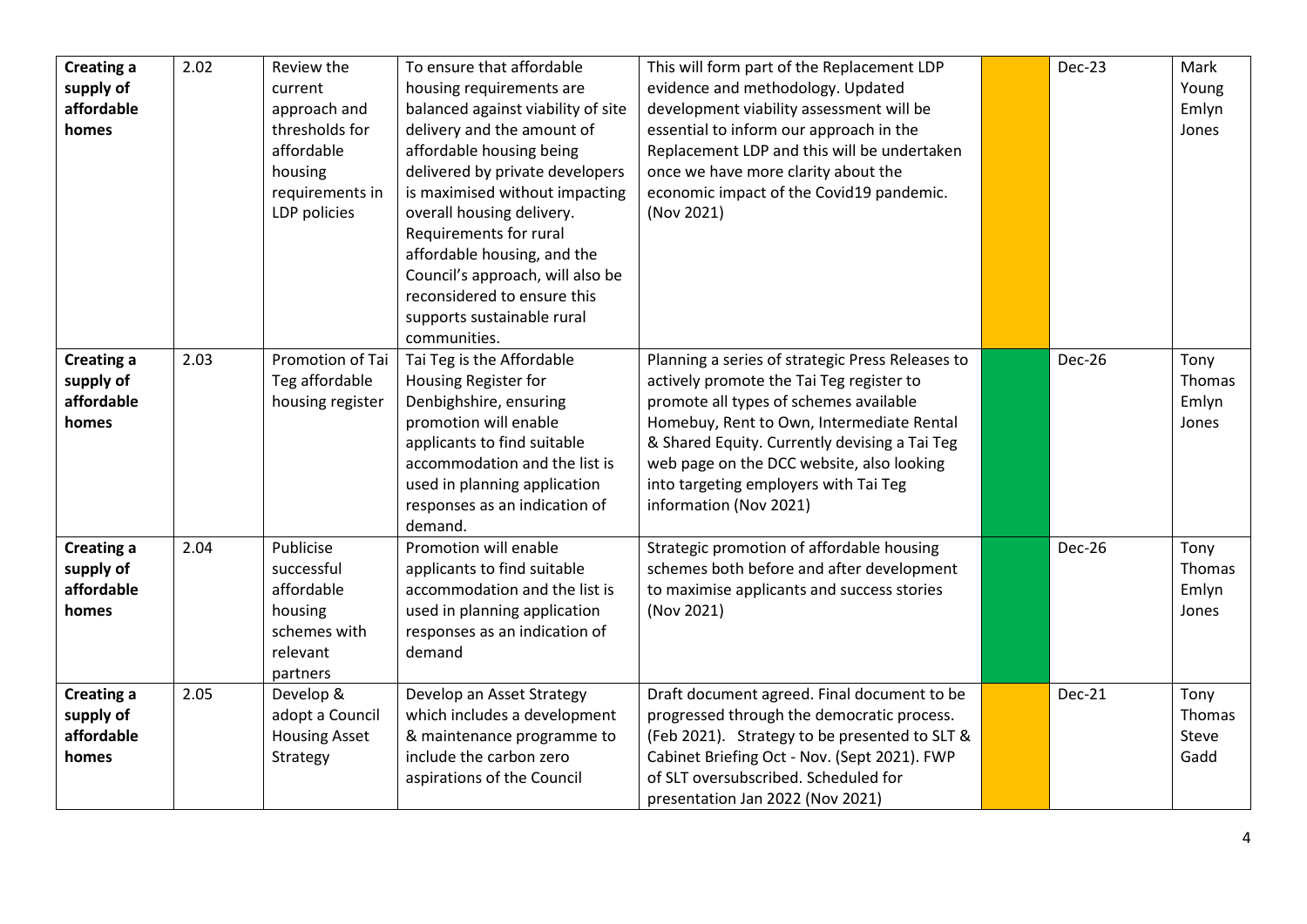| Creating a<br>supply of<br>affordable<br>homes        | 2.06 | Review existing<br>housing<br>portfolio with<br>emphasis on<br>providing<br>suitable<br>accommodation<br>to the future<br>older person<br>demographic of<br>Denbighshire | The purpose of this review is to<br>inform the future type of<br>Council Housing needed in<br>Denbighshire                                            | There is on-going review existing DCC stock<br>portfolio including non-housing assets to<br>assess viability for repurposing and suitability<br>to meet the future older person demographic<br>in Denbighshire. A number of projects are<br>underway to ensure assets are used effectively<br>into the future (Nov 2021)                                                                                                                                                                                                                                                                          | Apr-21  | Tony<br>Thomas<br>Steve<br>Gadd |
|-------------------------------------------------------|------|--------------------------------------------------------------------------------------------------------------------------------------------------------------------------|-------------------------------------------------------------------------------------------------------------------------------------------------------|---------------------------------------------------------------------------------------------------------------------------------------------------------------------------------------------------------------------------------------------------------------------------------------------------------------------------------------------------------------------------------------------------------------------------------------------------------------------------------------------------------------------------------------------------------------------------------------------------|---------|---------------------------------|
| <b>Creating a</b><br>supply of<br>affordable<br>homes | 2.07 | Practical<br>completion of<br>first new homes<br>through Housing<br>Development<br>Programme                                                                             | Corporate Priority of 170 homes<br>by April 2022                                                                                                      | Work started on site at Tan Y Sgubor in<br>Denbigh and Bodnant in Prestatyn. Planning<br>applications approved for Llys Anwyl, Granite<br>& Next in Rhyl, the former library site in<br>Prestatyn. Tenders received for The Dell<br>apartments in Prestatyn. (Jun 2021)<br>Procurement process started for the<br>appointment of contractors for the conversion<br>of Llys Anwyl in Rhyl and the redevelopment<br>of the former library site in Prestatyn. (Sept<br>2021)                                                                                                                         | Apr -22 | Tony<br>Thomas<br>Steve<br>Gadd |
| <b>Ensuring safe</b><br>& healthy<br>homes            | 3.01 | To ensure<br>Council<br>accommodation<br>is maintained to<br>meet the Welsh<br><b>Housing Quality</b><br>Standard                                                        | Funding has been given to DCC<br>towards achieving these<br>standards which have to be<br>achieved by December 2020<br>and maintained after this date | WHQS has been achieved in Denbighshire,<br>stock is now being maintained. Programme of<br>works developed to ensure the standard is<br>maintained. Covid has impacted on the<br>delivery of internal refurbishment (kitchens &<br>bathrooms) which will have an impact on<br>maintaining the standard until measures are<br>eased. External works have been prioritised<br>20/21 & 21/22 to ensure overall compliance<br>can be restored. WG are producing revised<br>WHQS criteria which may impact on<br>compliance in the longer term. (Sept 2021).<br>Revised WHQS standards awaited. Capital | Dec-26  | Tony<br>Thomas<br>Steve<br>Gadd |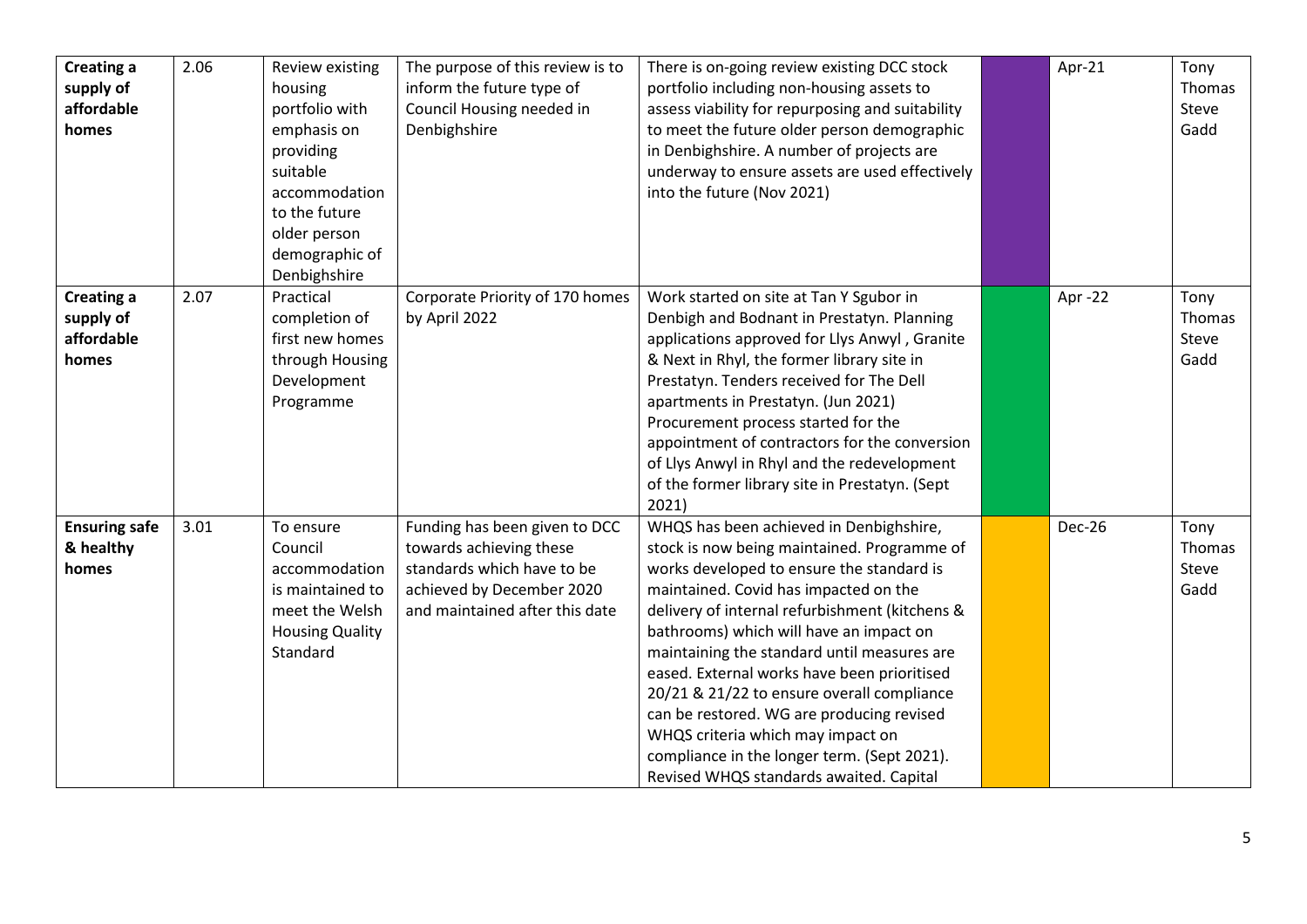|                                            |      |                                                                                      |                                                                                                                                    | works progressing to maintain current<br>standard. (Nov 2021                                                                                                                                                                                                                                                                                                                                                                                                                                                                                                                                              |               |                                         |
|--------------------------------------------|------|--------------------------------------------------------------------------------------|------------------------------------------------------------------------------------------------------------------------------------|-----------------------------------------------------------------------------------------------------------------------------------------------------------------------------------------------------------------------------------------------------------------------------------------------------------------------------------------------------------------------------------------------------------------------------------------------------------------------------------------------------------------------------------------------------------------------------------------------------------|---------------|-----------------------------------------|
| <b>Ensuring safe</b><br>& healthy<br>homes | 3.02 | Decarbonisation<br>of social housing<br>stock by 2030                                | Climate & Ecological Change<br><b>Strategy commitment</b>                                                                          | Programmes of work have been developed<br>and implemented to tackle decarbonisation to<br>meet WG targets and Corporate target of zero<br>carbon emissions by 2030. IES systems are<br>being installed to inform the next phase of<br>physical works. However, meeting the<br>decarbonisation targets will be subject to<br>allocation of grant funding. (Sept 2021).<br>2020/21 schemes complete. Additional WG<br>funding secured for further improvements to<br>50 houses in Rhyl and installation of further<br>IES. Additional funding applied for with<br>decision anticipated Jan 2022. (Nov 2021) | <b>Dec-30</b> | Tony<br><b>Thomas</b><br>Steve<br>Gadd  |
| <b>Ensuring safe</b><br>& healthy<br>homes | 3.03 | Develop and<br>adopt a new<br>Housing<br>Revenue<br>Account<br>borrowing<br>strategy | Changes in how the Housing<br>Revenue Account can be<br>leveraged need to be taken into<br>account in the 30-year business<br>plan | Devise and adopt a new HRA borrowing<br>Strategy to take into account changes in<br>permitted borrowing levels and capping - 30<br>year business plan. Research undertaken and<br>proposals are being developed (June 2021)                                                                                                                                                                                                                                                                                                                                                                               | Sept-21       | Tony<br>Thomas<br>Steve<br>Gadd         |
| <b>Ensuring safe</b><br>& healthy<br>homes | 3.04 | <b>Support Rent</b><br><b>Smart Wales</b>                                            | Set up by Welsh Government to<br>comply with the Housing<br>(Wales) Act 2014 with regards<br>to Landlord licensing                 | Promote Rent Smart Wales and ensure new<br>and existing landlords have undertaken the<br>training and are licensed through the scheme.<br>Very few properties are not registered any<br>properties inspected for Homelessness<br>Prevention are checked and there is a section<br>on the HMO application form to ensure<br>compliance, so procedures are in place to                                                                                                                                                                                                                                      | Dec-26        | Tony<br><b>Thomas</b><br>Emlyn<br>Jones |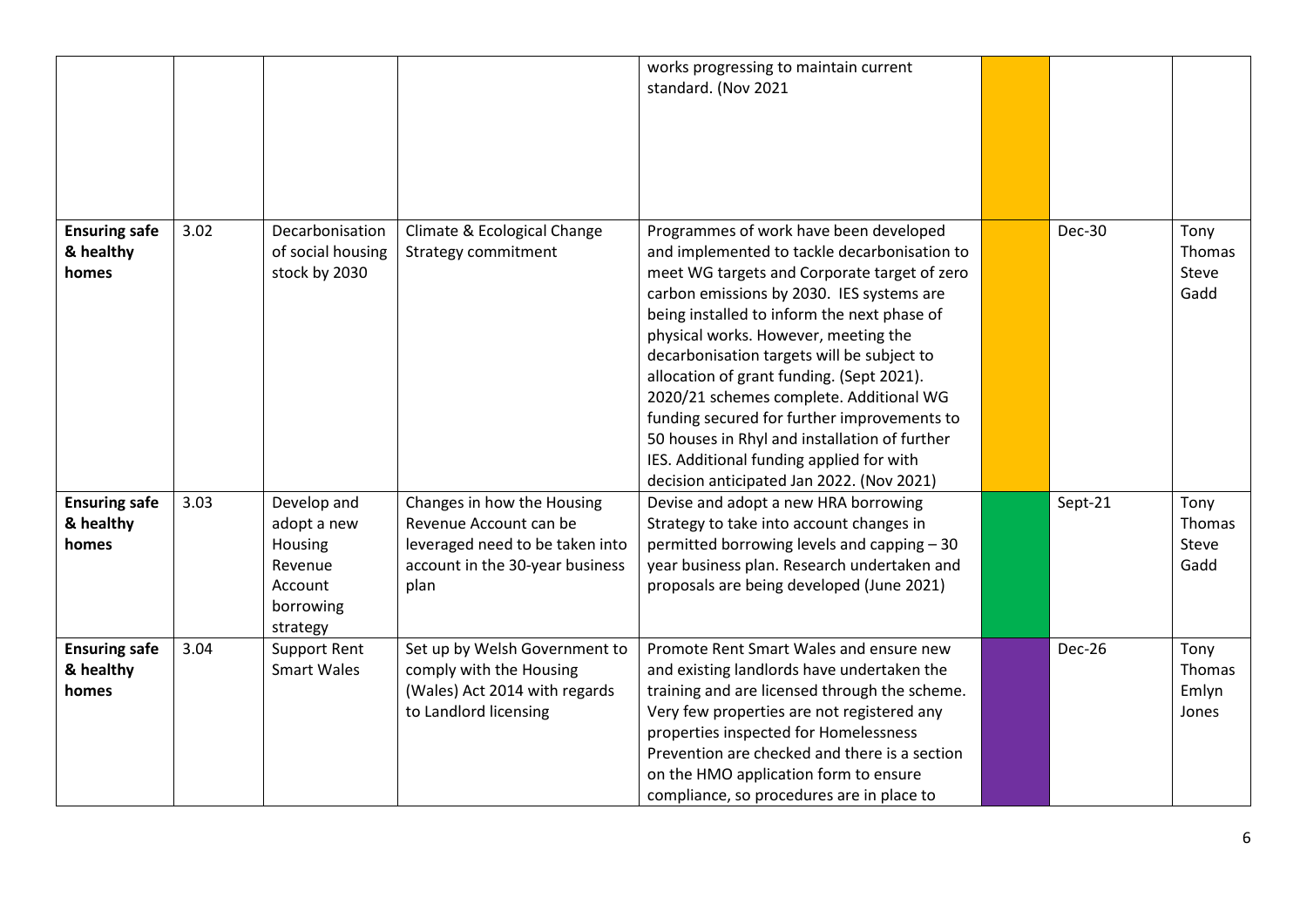|                                            |      |                                                                                                                     |                                                                                                                     | gather information and compliance from new<br>landlords (Nov 2021)                                                                                                                                                                                                                                                                                                                                                                                                                                                                                                                                                                                                                                                                              |        |                                  |
|--------------------------------------------|------|---------------------------------------------------------------------------------------------------------------------|---------------------------------------------------------------------------------------------------------------------|-------------------------------------------------------------------------------------------------------------------------------------------------------------------------------------------------------------------------------------------------------------------------------------------------------------------------------------------------------------------------------------------------------------------------------------------------------------------------------------------------------------------------------------------------------------------------------------------------------------------------------------------------------------------------------------------------------------------------------------------------|--------|----------------------------------|
| <b>Ensuring safe</b><br>& healthy<br>homes | 3.05 | Work directly<br>with landlords<br>to Improve<br>standards in the<br><b>Private Rented</b><br>Sector                | Improve communication &<br>engagement with landlords to<br>improve standards in the<br><b>Private Rented Sector</b> | EPC & Rent Smart Wales data used to inform<br>best locations for targeted work. Increase<br>awareness of energy schemes such as NEST &<br>Arbed. This action was impacted by the need<br>to divert resources due to the pandemic but<br>we are now beginning to move back to<br>business as usual functions but have backlog<br>of work to catch up on. Arbed have their own<br>work plan to target areas of need and access<br>to Rent Smart Wales data. The Landlord<br>Forum has been put on hold for 12 months as<br>the pandemic has meant we could not run<br>them as usual, however previous feedback<br>about moving the venue for the forum around<br>the County and putting it on at different times<br>was well received. (Nov 2021) | Dec-26 | Tony<br>Thomas<br>Emlyn<br>Jones |
| <b>Ensuring safe</b><br>& healthy<br>homes | 3.06 | Implement &<br>enforce<br>Minimum<br>Energy<br>Efficiency<br>Standards<br>(MEES) in the<br>private rented<br>sector | Statutory requirement under<br><b>Energy Efficiency (Private</b><br>Rented Sector) England & Wales<br>Act 2015      | · Develop a fines policy & procedure<br>· Implement enforcement of applicable fines<br>for serial non-compliance and non-<br>engagement of MEES<br>This has now been completed and<br>implementation is part of business as usual<br>(June 2021)                                                                                                                                                                                                                                                                                                                                                                                                                                                                                                | Apr-21 | Tony<br>Thomas<br>Emlyn<br>Jones |
| <b>Ensuring safe</b><br>& healthy<br>homes | 3.07 | Implement<br>Additional<br>Licensing for<br>HMO's scheme<br>now extended                                            | Raise standards of properties &<br>their management.                                                                | Additional Licensing of HMO's scheme in force<br>in Rhyl recently extended to include Prestatyn,<br>Denbigh & Llangollen. Inspections for new<br>property applications have now restarted (Nov<br>2021)                                                                                                                                                                                                                                                                                                                                                                                                                                                                                                                                         | Dec-26 | Tony<br>Thomas<br>Emlyn<br>Jones |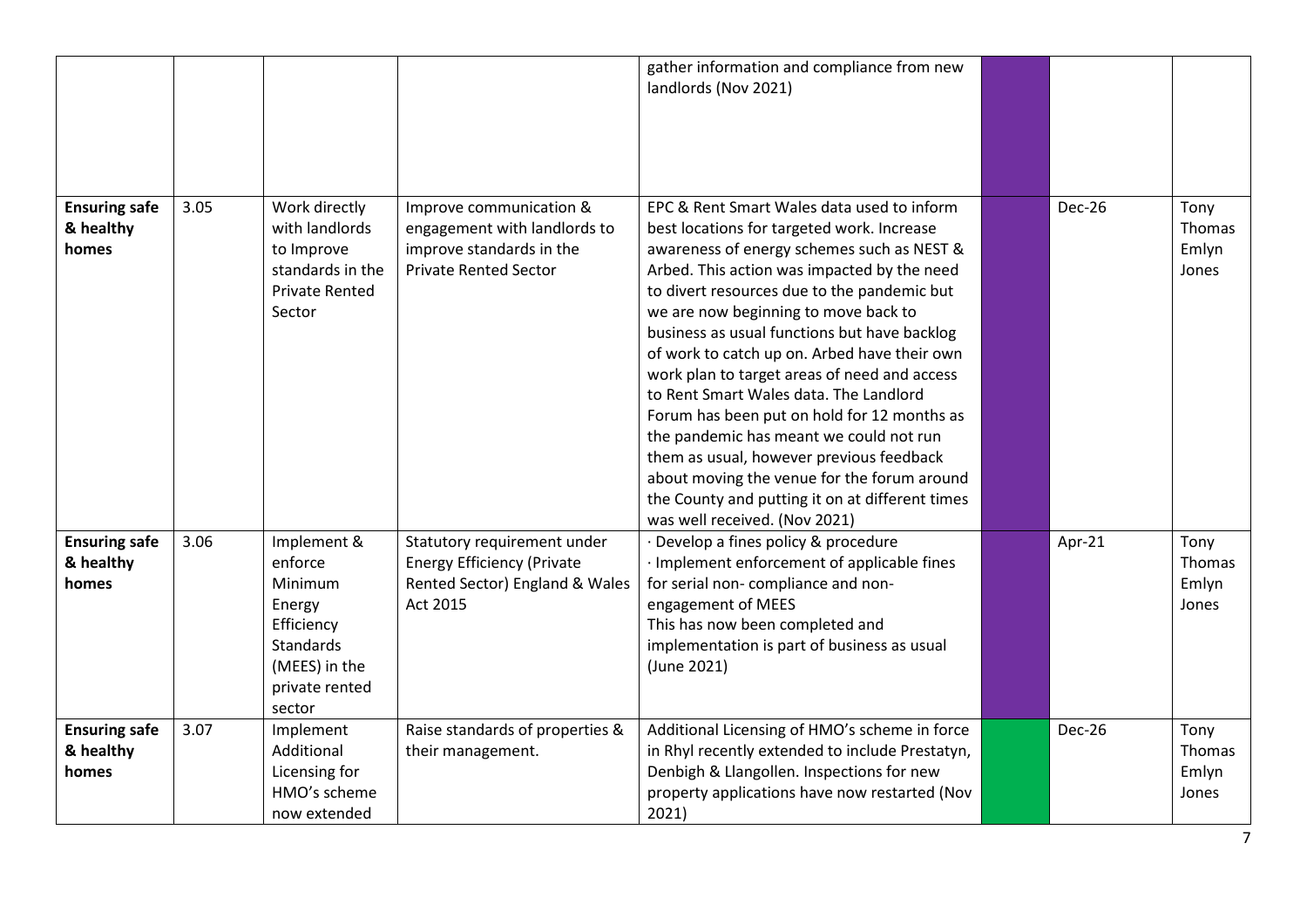|                                                                                |      | to Prestatyn,<br>Denbigh &<br>Llangollen                                                                                                                        |                                                                                                                                                                                                                                                   |                                                                                                                                                                                                                                                                                                                                                                                                                                                                                                                                                                                                 |               |                                  |
|--------------------------------------------------------------------------------|------|-----------------------------------------------------------------------------------------------------------------------------------------------------------------|---------------------------------------------------------------------------------------------------------------------------------------------------------------------------------------------------------------------------------------------------|-------------------------------------------------------------------------------------------------------------------------------------------------------------------------------------------------------------------------------------------------------------------------------------------------------------------------------------------------------------------------------------------------------------------------------------------------------------------------------------------------------------------------------------------------------------------------------------------------|---------------|----------------------------------|
| <b>Ensuring safe</b><br>& healthy<br>homes                                     | 3.08 | <b>Target financial</b><br>resources to<br>ensure housing<br>will be more<br>energy efficient<br>helping the<br>environment<br>and improving<br>housing quality | To improve energy efficiency in<br>housing and reduce fuel poverty                                                                                                                                                                                | Rent Smart & EPC data has now been<br>reviewed and DCC is now working with Arbed<br>to develop schemes in East Rhyl & Dyserth<br>(Nov 2021)                                                                                                                                                                                                                                                                                                                                                                                                                                                     | Dec-26        | Tony<br>Thomas<br>Emlyn<br>Jones |
| <b>Ensuring safe</b><br>& healthy<br>homes                                     | 3.09 | Unauthorised<br>residential<br>occupation of<br>holiday caravans<br>will be reduced                                                                             | Many people are living in<br>caravans which do not have<br>planning permission for<br>permanent residency. Some<br>caravans provide poor housing<br>conditions and this will ensure<br>that people are not living in<br>unsuitable accommodation. | There is evidence of people living permanently<br>in substandard holiday caravans in the County,<br>highlighted even more during the pandemic.<br>Not only is this unsuitable accommodation for<br>many of these people but the permanent<br>residential accommodation is unauthorised. A<br>multi-department approach to dealing with<br>the issue is being planned but has been<br>delayed due to Covid restrictions and<br>reallocation of resources. This has been<br>identified as a large project requiring a<br>strategic/corporate approach needing<br>additional resources. (Nov 2021) | <b>Dec-26</b> | Tony<br>Thomas<br>Emlyn<br>Jones |
| <b>Preventing &amp;</b><br>ending<br><b>Homelessness</b><br>in<br>Denbighshire | 4.01 | Develop easily<br>accessible<br>information and<br>advice for<br>prevention of<br>homelessness                                                                  | Easily accessible information<br>enables citizens to make<br>informed choices regarding<br>their housing situation.                                                                                                                               | Website information has been updated, social<br>media campaign is planned (June 2021). Public<br>Protection are attending in a 'partnership'<br>role. i.e. there may be some issues in HMO's<br>that crop up that Public Protection need to or<br>can deal with (Nov 2022)                                                                                                                                                                                                                                                                                                                      | Apr-21        | Bobby<br>Feeley<br>Ann<br>Lloyd  |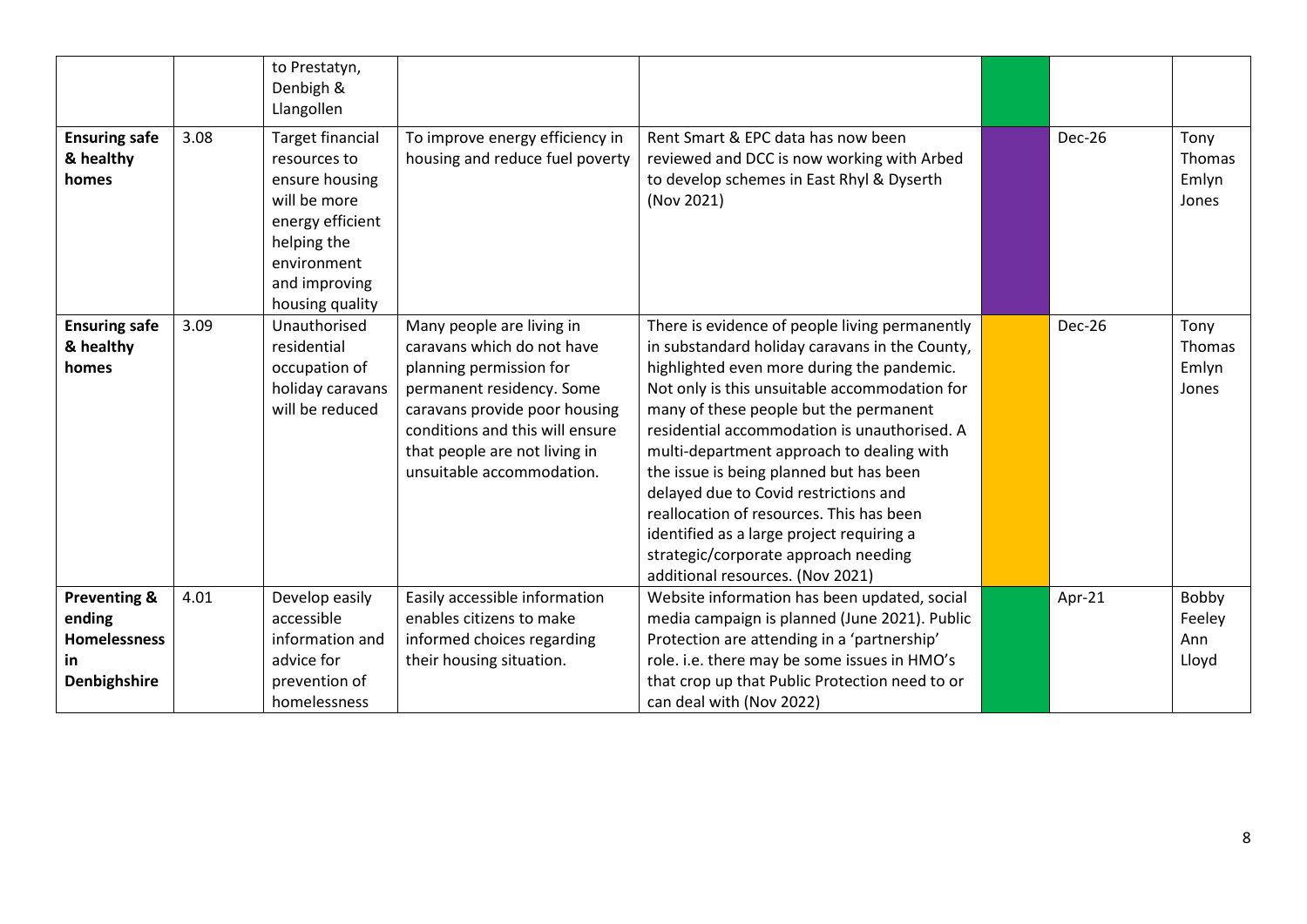| <b>Preventing &amp;</b> | 4.02 | Develop an early  | Housing Act (Wales) 2014      | Building on best practice to procure early       | Dec-22        | Bobby  |
|-------------------------|------|-------------------|-------------------------------|--------------------------------------------------|---------------|--------|
| ending                  |      | intervention and  | requires Local Authorities to | intervention services that provide robust        |               | Feeley |
| <b>Homelessness</b>     |      | prevention        | prevent homelessness and      | support to households at risk of homelessness    |               | Ann    |
| in                      |      | service,          | ensure access to services to  | e.g. debt advice, Mediation, support to          |               | Lloyd  |
| Denbighshire            |      | involving a wide  | support households at risk of | Landlords, etc. Work is ongoing to develop a     |               |        |
|                         |      | range of          | homelessness                  | pilot project and also start a procurement       |               |        |
|                         |      | partners to       |                               | exercise (June 2021)                             |               |        |
|                         |      | support           |                               |                                                  |               |        |
|                         |      | households at     |                               |                                                  |               |        |
|                         |      | risk of           |                               |                                                  |               |        |
|                         |      | homelessness      |                               |                                                  |               |        |
| <b>Preventing &amp;</b> | 4.03 | Develop a         | Welsh Government Phase 3      | Recruit a multi-disciplinary team to provide     | <b>Dec-22</b> | Bobby  |
| ending                  |      | homelessness      | Plan to end homelessness      | wrap-around services to those households         |               | Feeley |
| <b>Homelessness</b>     |      | hub with access   |                               | experiencing homelessness. To identify and       |               | Ann    |
| in.                     |      | to wrap-around    |                               | develop an appropriate hub with emergency        |               | Lloyd  |
| <b>Denbighshire</b>     |      | services through  |                               | accommodation on site in which to deliver the    |               |        |
|                         |      | multi-            |                               | multi-disciplinary support.                      |               |        |
|                         |      | disciplinary      |                               | The recruitment of a multi- disciplinary team is |               |        |
|                         |      | interventions for |                               | likely to start during quarter 1 of 21/22. The   |               |        |
|                         |      | those             |                               | hub will be developed and hopefully              |               |        |
|                         |      | experiencing      |                               | operational by end of qtr. 3, 21/22 (June 2021)  |               |        |
|                         |      | homelessness      |                               | All but 1 of the posts have now been filled and  |               |        |
|                         |      |                   |                               | work is ongoing with BCUHB to recruit the        |               |        |
|                         |      |                   |                               | final post which is a Substance Misuse/Mental    |               |        |
|                         |      |                   |                               | Health Professional (Sept 2021)                  |               |        |
| <b>Preventing &amp;</b> | 4.04 | Establish in-     | Welsh Government Phase 3      | Architects have been developing Employer's       | Dec-26        | Bobby  |
| ending                  |      | house             | Plan to end homelessness      | Requirements for a Design & Build conversion     |               | Feeley |
| <b>Homelessness</b>     |      | emergency         |                               | of the former care home acquired to provide      |               | Ann    |
| in                      |      | accommodation     |                               | temporary accommodation in Brighton Road         |               | Lloyd  |
| Denbighshire            |      | facilities for    |                               | in Rhyl. (Sep 2021)                              |               |        |
|                         |      | homeless          |                               |                                                  |               |        |
|                         |      | citizens          |                               |                                                  |               |        |
| Preventing &            | 4.05 | Develop a rapid   | Welsh Government Phase 3      | Increase the amount of available                 | <b>Dec-26</b> | Bobby  |
| ending                  |      | rehousing model   | Plan to end homelessness      | accommodation by working with private            |               | Feeley |
| <b>Homelessness</b>     |      | for citizens      |                               | landlords as well as social landlords to         |               | Ann    |
|                         |      | affected by       |                               | increase housing accommodation options           |               | Lloyd  |
|                         |      |                   |                               |                                                  |               |        |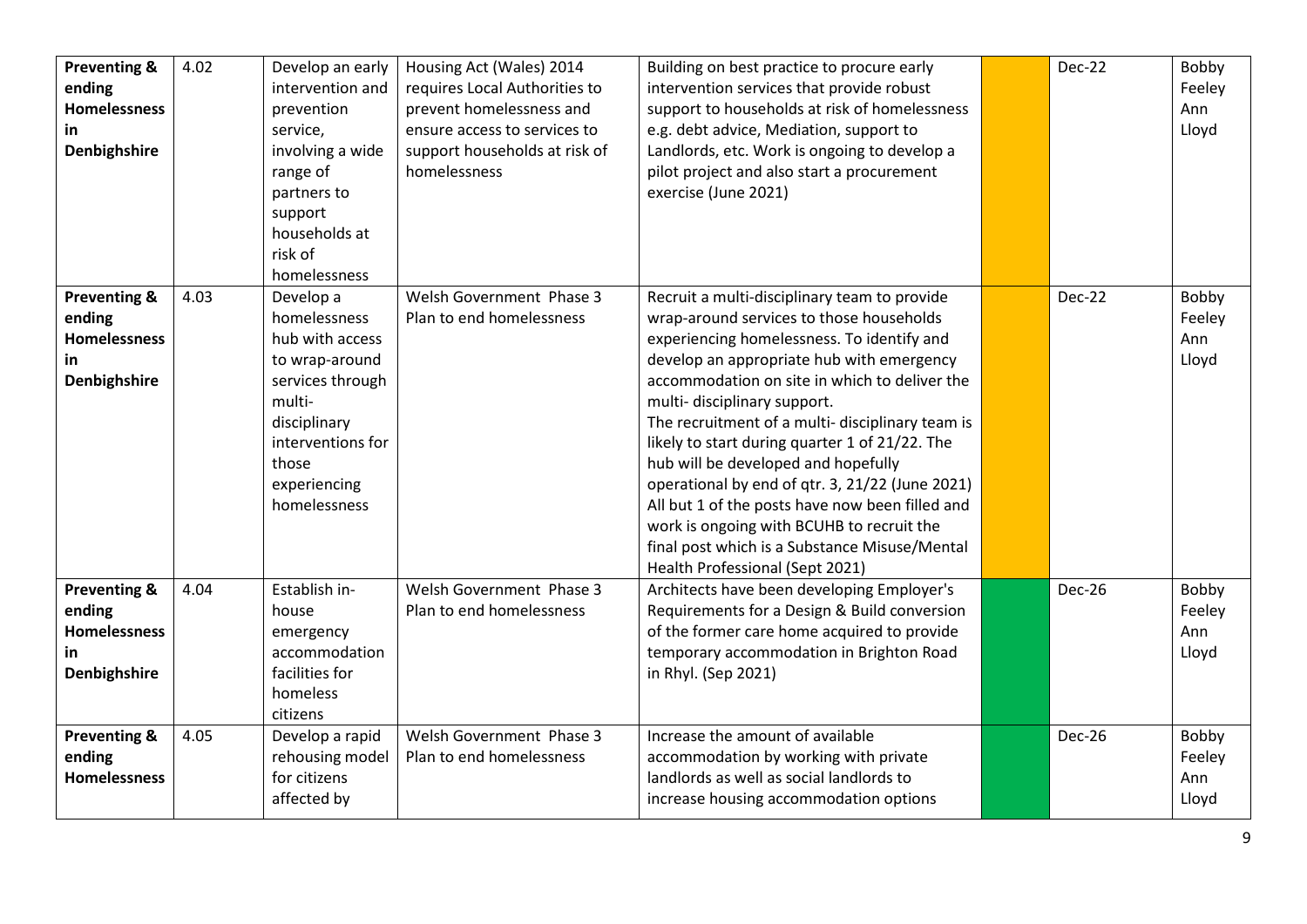| in<br><b>Denbighshire</b>                                                      |      | homelessness<br>with<br>appropriate<br>support                                                                                                                   |                                                                                                                                                    | including the Private Rented Sector Leasing<br>Project with Conwy County Council (June<br>2021)                                                                                                                                                                                                                 |         |                                 |
|--------------------------------------------------------------------------------|------|------------------------------------------------------------------------------------------------------------------------------------------------------------------|----------------------------------------------------------------------------------------------------------------------------------------------------|-----------------------------------------------------------------------------------------------------------------------------------------------------------------------------------------------------------------------------------------------------------------------------------------------------------------|---------|---------------------------------|
| <b>Preventing &amp;</b><br>ending<br><b>Homelessness</b><br>in<br>Denbighshire | 4.06 | Review services<br>provided<br>internally &<br>externally<br>through Housing<br><b>Support Grant</b><br>(HSG) to ensure<br>a range of<br>support is<br>available | Welsh Government Phase 3<br>Plan to end homelessness                                                                                               | Review support services provided through<br>HSG to ensure that different levels of support<br>are available for a variety of different needs.<br>Work has started on this, but will be phased<br>over next 12 months (Nov 2021)                                                                                 | June-22 | Bobby<br>Feeley<br>Ann<br>Lloyd |
| <b>Preventing &amp;</b><br>ending<br><b>Homelessness</b><br>in<br>Denbighshire | 4.07 | Deliver<br>workshops to<br>secondary<br>school aged<br>children on<br>homelessness<br>and available<br>support                                                   | To identify children at risk of<br>homelessness at an early stage<br>and ensure that support and<br>guidance is available.                         | To deliver accredited & non-accredited<br>workshops to young people within schools,<br>colleges & youth centre . Work on these will<br>commence when Covid-19 restrictions allow<br>(June 2021)                                                                                                                 | Mar-26  | Bobby<br>Feeley<br>Ann<br>Lloyd |
| <b>Preventing &amp;</b><br>ending<br><b>Homelessness</b><br>in<br>Denbighshire | 4.08 | Identify young<br>people at risk of<br>homelessness<br>through training<br>professionals<br>working in their<br>environment                                      | To identify children at risk of<br>homelessness at an early stage,<br>through a range of<br>environments, referring them<br>for applicable support | Offer bespoke youth work interventions to<br>young people who are referred to the service<br>through schools, colleges, self or from other<br>professional bodies/organisations (Police etc.)<br>Work on these will commence when Covid-19<br>restrictions allow (June 2021)                                    | Mar-26  | Bobby<br>Feeley<br>Ann<br>Lloyd |
| <b>Preventing &amp;</b><br>ending<br><b>Homelessness</b><br>in<br>Denbighshire | 4.09 | <b>Extend the</b><br><b>Housing First</b><br>project                                                                                                             | Welsh Government Phase 3<br>Plan to end homelessness                                                                                               | To develop a plan on integrating Housing First<br>into the Homelessness Support Pathway<br>following the withdrawal of Welsh<br>Government Trailblazer funding. Alternative<br>funding has been secured for 2021/22 (Feb<br>2021). Further guidance is being sought from<br>Welsh Government regarding how they | Mar-22  | Bobby<br>Feeley<br>Ann<br>Lloyd |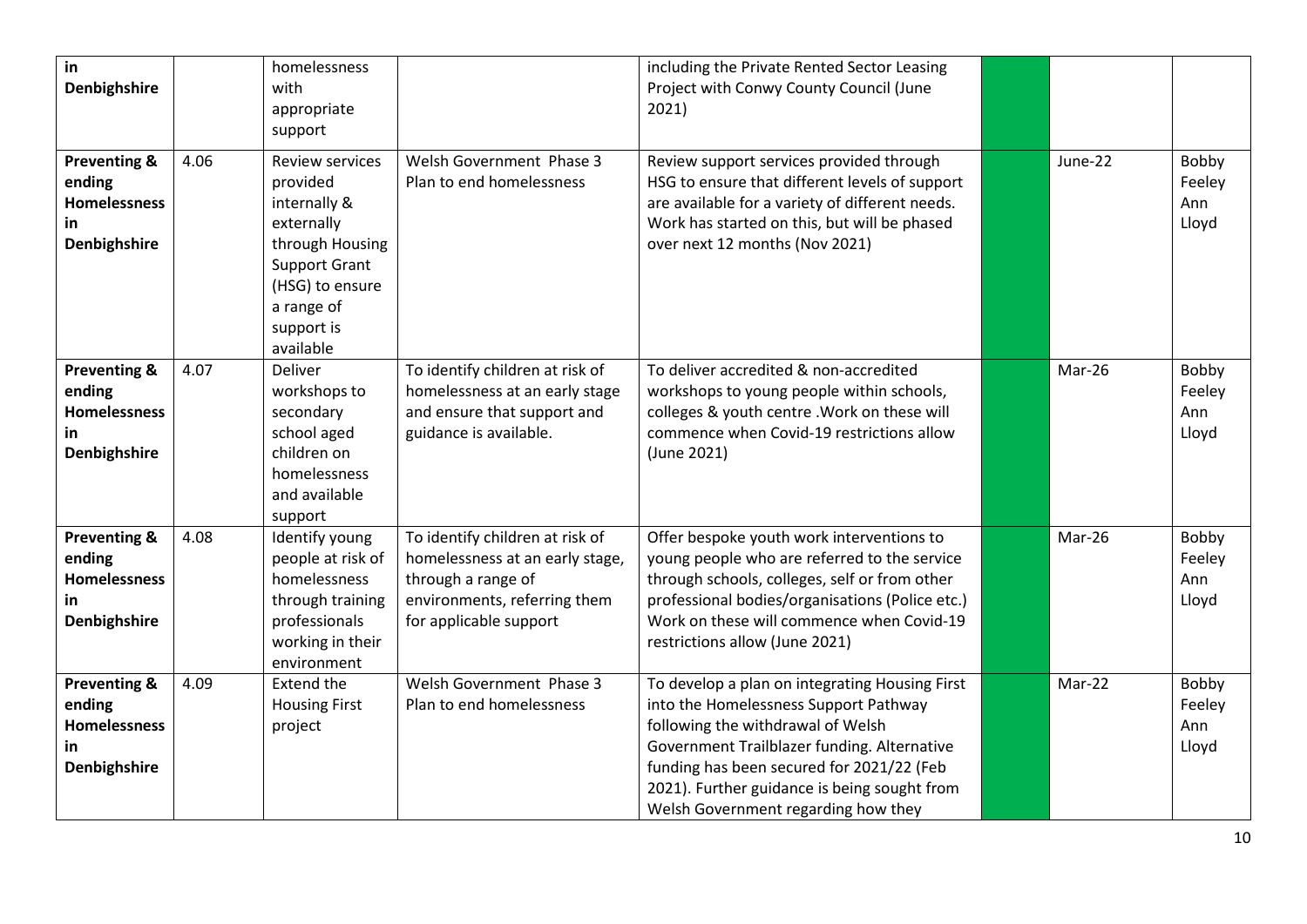|                                                                                |      |                                                                                                                                                                       |                                                                                                                                | envisage Housing First being integrated into<br>the new vision for Homelessness Support (Nov<br>2021)                                                                                                                                                                                                                                                                                                                                                                                                                                                                                 |               |                                 |
|--------------------------------------------------------------------------------|------|-----------------------------------------------------------------------------------------------------------------------------------------------------------------------|--------------------------------------------------------------------------------------------------------------------------------|---------------------------------------------------------------------------------------------------------------------------------------------------------------------------------------------------------------------------------------------------------------------------------------------------------------------------------------------------------------------------------------------------------------------------------------------------------------------------------------------------------------------------------------------------------------------------------------|---------------|---------------------------------|
| <b>Preventing &amp;</b><br>ending<br><b>Homelessness</b><br>in<br>Denbighshire | 4.10 | Development of<br>the Youth<br>Service digital<br>youth work to<br>promote and<br>engage young<br>people in the<br>issue of Youth<br>Homelessness in<br>Denbighshire. | Develop a greater<br>understanding of homelessness,<br>so that young people know<br>when they can access support               | Project developed and delivered across of<br>range of school settings and community<br>projects. Digital resources developed and<br>provided to schools, partners and youth work<br>support staff, with a range of online tools and<br>activities available for young people and<br>parents. New targeted promotional materials<br>with up to date and relevant information of<br>support and support services available,<br>created by Targeted Intervention team, with<br>information and resource packs delivered to<br>young people and families across the County<br>(Sept 2021) | Mar-22        | Tony<br>Thomas<br>Liz<br>Grieve |
| <b>Preventing &amp;</b><br>ending<br><b>Homelessness</b><br>in<br>Denbighshire | 4.11 | Provide good<br>quality, well<br>managed<br>temporary<br>accommodation<br>solutions during<br>the<br>homelessness<br>assessment<br>process                            | Homelessness applicants need<br>good quality well-managed<br>accommodation, for their well-<br>being and health.               | · Private Rented Sector pilot project is being<br>embarked on with Conwy Council, which will<br>provide temporary accommodation solutions.<br>· Work with Community Housing and RSLs to<br>increase the number of properties they<br>provide to the Homelessness Prevention<br>Team, across the County.<br>Although numbers are still small we are<br>engaging with landlords and going through the<br>sign up process (June 2021)                                                                                                                                                    | <b>Dec-26</b> | Bobby<br>Feeley<br>Ann<br>Lloyd |
| <b>Preventing &amp;</b><br>ending<br><b>Homelessness</b><br>in<br>Denbighshire | 4.12 | To provide<br>bespoke youth<br>work support to<br>young people<br>engaging with<br>other DCC<br>departments<br>and partners.                                          | To identify young people at risk<br>of homelessness at an early<br>stage and ensure that support<br>and guidance is available. | Bespoke youth work delivered one to one and<br>small groups digitally and face to face<br>including delivery of 6 accredited courses in<br>partnership with Schools and Children's<br>Services. Building Resilience course delivered<br>to year groups 9 10 and 11 across the County<br>engaging 23 young people achieving a Level<br>One Accreditation aimed at reducing the risk                                                                                                                                                                                                    | Mar-22        | Tony<br>Thomas<br>Liz<br>Grieve |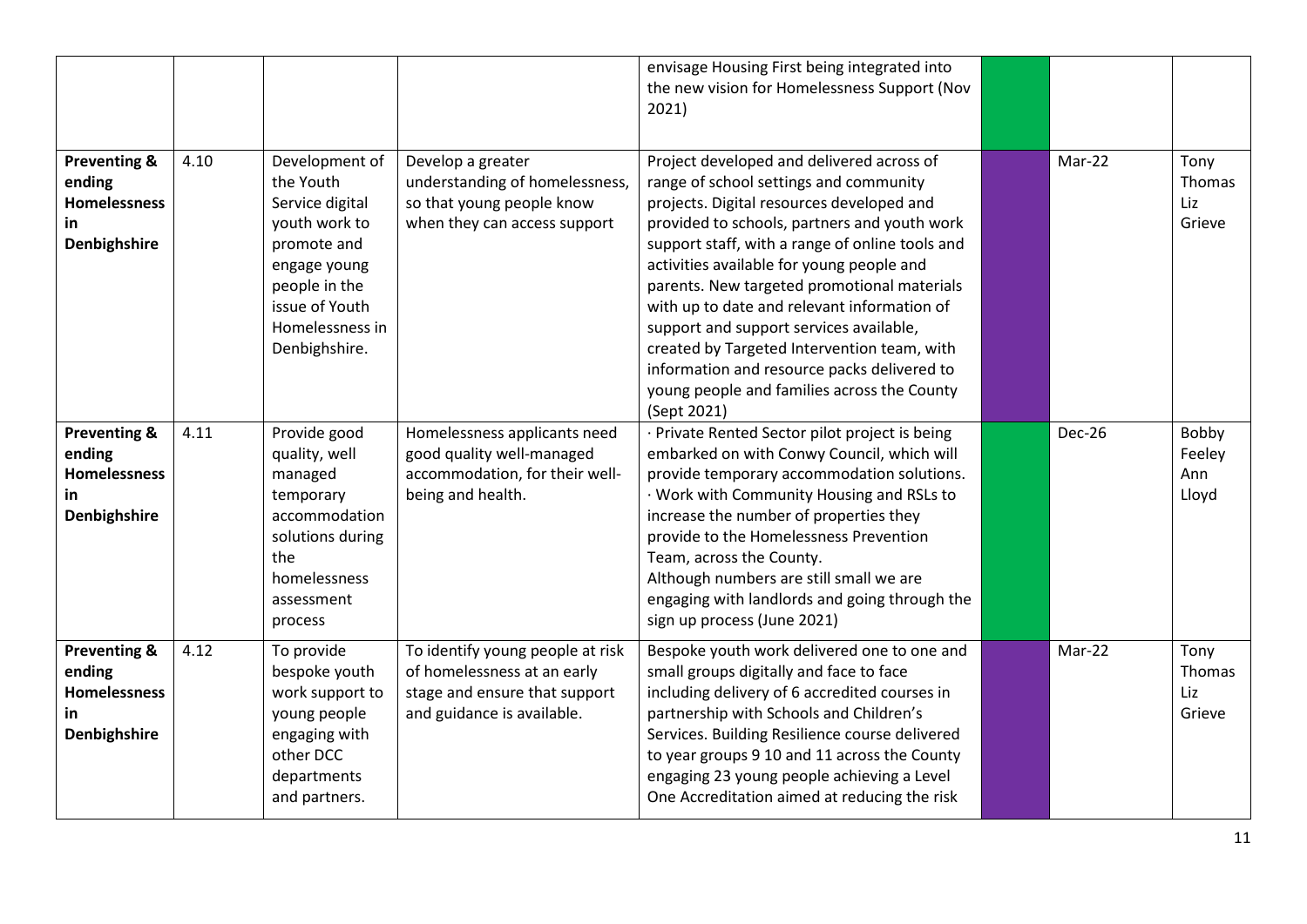|                                                     |      |                                                                                                   |                                                                                                                                                                                                                                   | of homelessness. New post developed in<br>partnership with Homelessness Prevention<br>Services, Children Services and the Youth<br>Services to support further development of<br>homelessness provision, targeted work with<br>young people who are homeless providing<br>support, Independent living skills .and youth<br>work intervention (Sept 2021) |               |                                 |
|-----------------------------------------------------|------|---------------------------------------------------------------------------------------------------|-----------------------------------------------------------------------------------------------------------------------------------------------------------------------------------------------------------------------------------|----------------------------------------------------------------------------------------------------------------------------------------------------------------------------------------------------------------------------------------------------------------------------------------------------------------------------------------------------------|---------------|---------------------------------|
| Homes &<br>support for<br>vulnerable<br>people      | 5.01 | Three Extra Care<br>facilities in<br>development or<br>completed by<br>2022                       | Corporate Priority for current<br>Corporate Plan                                                                                                                                                                                  | Awel Y Dyffryn, Denbigh - expected handover<br>to GC April 2021. Sept/Oct 2021<br>Planning approved for Llys Awelon extension,<br>Ruthin - tender process due to commence<br>(June 2021)<br>Options for hub & spoke facility in Corwen<br>being explored - feasibility study being<br>prepared (June 2021)                                               | <b>Dec-26</b> | Bobby<br>Feeley<br>Ann<br>Lloyd |
| Homes &<br>support for<br>vulnerable<br>people      | 5.02 | Investigate<br>more 'own front<br>door' schemes<br>for vulnerable<br>people                       | Over 100 vulnerable adults in<br>Denbighshire would benefit<br>from the enablement and<br>support which comes from<br>living in these schemes                                                                                     | Working with social landlords to include<br>specialist units on new developments and<br>adapt existing dwellings. 4 units coming<br>forward on Plas Deva development in Meliden<br>(June 2021). Properties will be ready for<br>occupation Feb/March 2022 (Nov 2021)                                                                                     | <b>Dec-26</b> | Bobby<br>Feeley<br>Ann<br>Lloyd |
| Homes &<br>support for<br>vulnerable<br>people      | 5.03 | Investigate<br>funding options<br>including the<br>SHG/ICF for the<br>Corwen Extra<br>Care Scheme | Corporate priority of increasing<br>Extra Care in Denbighshire                                                                                                                                                                    | Sian Lloyd Price is working up the scheme to<br>get it ready to bid for SHG funding if<br>appropriate and available (Nov 2021)                                                                                                                                                                                                                           | Mar-23        | Ann<br>Lloyd<br>Bobby<br>Feeley |
| <b>Promoting &amp;</b><br>supporting<br>communities | 6.01 | Implement<br>Tenant<br>Engagement<br>Strategy                                                     | It is vital for Denbighshire<br>Housing to work closely with<br>our tenants and households so<br>we understand their needs and<br>aspirations. Feedback and co-<br>production will influence our<br>community investment, service | The Bi-annual survey of all Denbighshire<br>Housing households has been completed.<br>Detailed analysis is underway. The feedback<br>will be reviewed and will help inform next<br>steps and input into the development of an<br>engagement plan for 2021/22. (June 2021). An<br>action plan to respond to the survey is now in                          | Dec-26        | Tony<br>Thomas<br>Liz<br>Grieve |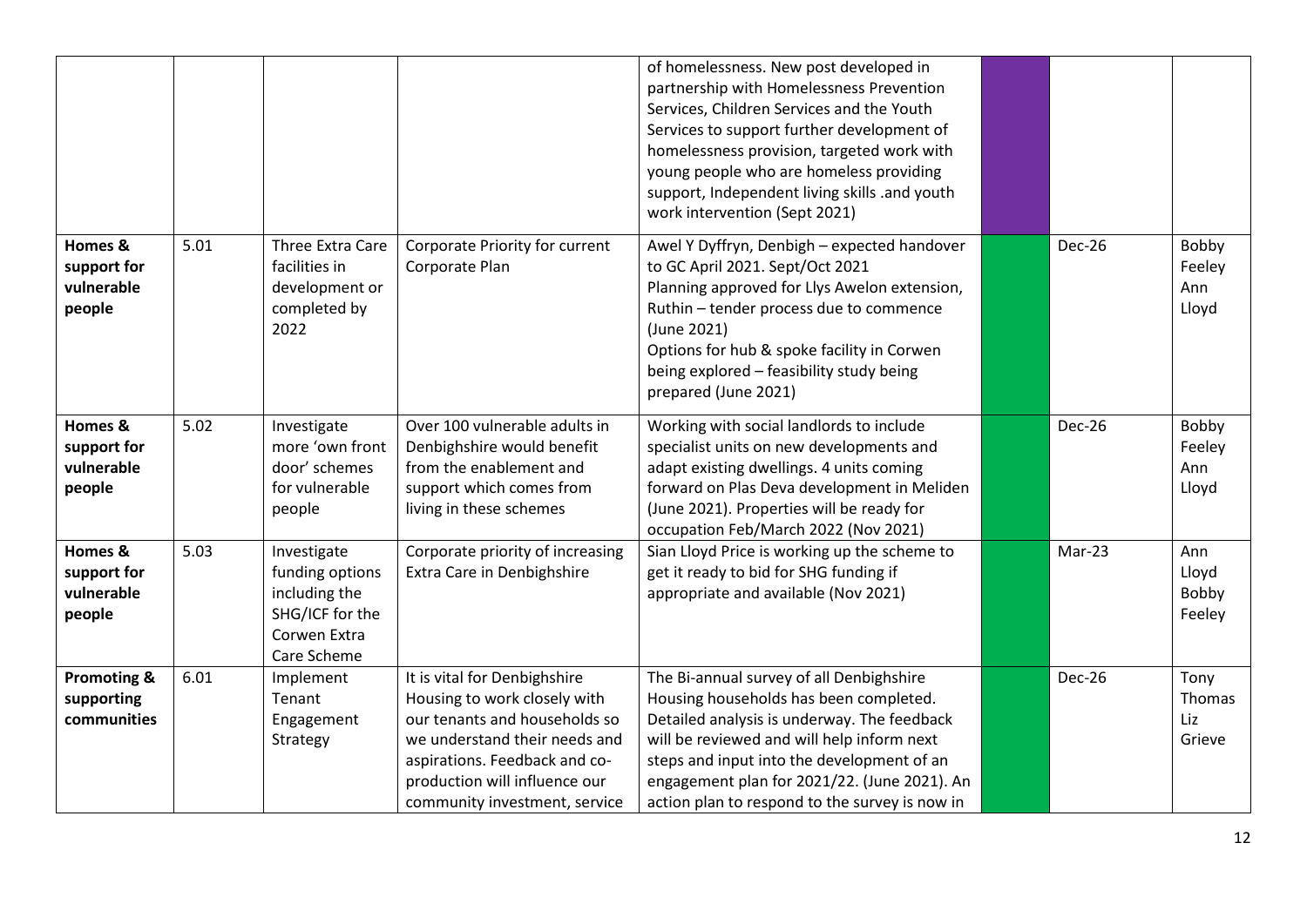|                                                     |      |                                                          | development and plans. This is<br>particularly vital due to the<br>impact of Covid-19 on our<br>communities.                                                                                                                                                                          | place which includes actions to increase<br>engagement. This has been shared with the<br>Tenants Federation. Support has been put in<br>place to support tenants' groups to resume<br>their activity post Covid. (Aug 2021)                                                                                                                                                                                                                                                                                                                                                                                                                                                                           |        |                                  |
|-----------------------------------------------------|------|----------------------------------------------------------|---------------------------------------------------------------------------------------------------------------------------------------------------------------------------------------------------------------------------------------------------------------------------------------|-------------------------------------------------------------------------------------------------------------------------------------------------------------------------------------------------------------------------------------------------------------------------------------------------------------------------------------------------------------------------------------------------------------------------------------------------------------------------------------------------------------------------------------------------------------------------------------------------------------------------------------------------------------------------------------------------------|--------|----------------------------------|
| <b>Promoting &amp;</b><br>supporting<br>communities | 6.02 | <b>Review SARTH</b>                                      | The regional Allocations Policy<br>has been in operation since<br>2017 in Denbighshire. It is vital<br>to ensure that the policy<br>remains fit for purpose and the<br>regional partners have agreed<br>to review the policy.                                                         | The regional group are monitoring<br>developments since Covid-19 and the<br>potential need for a new approach to the<br>Allocations Policy. An additional review has<br>been commissioned to assess the strength of<br>the council's current approach to providing<br>effective housing options advice and<br>coordination of services to support the<br>prevention of homelessness (June 2021).<br>Further updates are expected from WG<br>regarding Allocations Policy in light of their<br>Rapid Rehousing proposal. The SARTH review<br>findings did not suggest any major structural<br>changes however there are actions which will<br>be discussed with all SARTH partners in Q3<br>(Aug 2021) | Mar-22 | Tony<br>Thomas<br>Liz<br>Grieve  |
| Promoting &<br>supporting<br>communities            | 6.03 | Develop a 5 year<br>rent policy                          | In 2020, Welsh Government<br>introduced a 5 year Rent Policy<br>which gives certainty for the<br>HRA but also adds additional<br>requirements to ensure the<br>Council considers affordability<br>and value for money when<br>applying the annual rent<br>increase for council homes. | The Cabinet decision on the Rent Increase in<br>2021 included assessments of Value for<br>Money, Efficiencies and Affordability as part of<br>the annual Council Housing stock business<br>plan and rent increase process. (June 2021)                                                                                                                                                                                                                                                                                                                                                                                                                                                                | Apr-21 | Tony<br>Thomas<br>Liz<br>Grieve  |
| Promoting &<br>supporting<br>communities            | 6.04 | Work with<br>police,<br>registered social<br>landlords & | Complementing the extensive<br>regeneration work which has<br>been carried out in the area<br>with the removal poor quality                                                                                                                                                           | Multi agency/service group being relaunched<br>in Oct 2017, new terms of reference and<br>chaired by Emlyn Jones (June 2021)                                                                                                                                                                                                                                                                                                                                                                                                                                                                                                                                                                          | Dec-26 | Tony<br>Thomas<br>Emlyn<br>Jones |